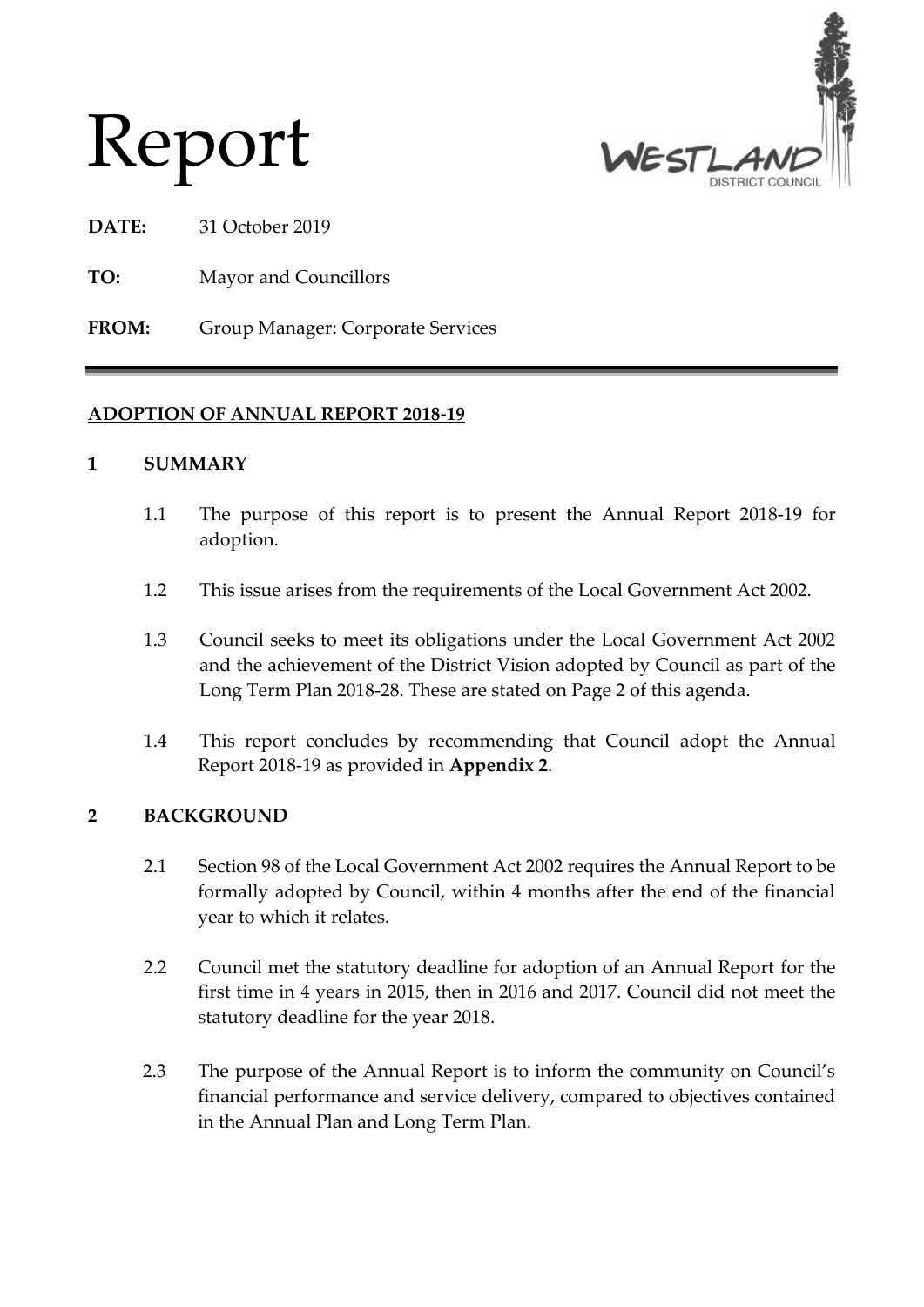#### **3 CURRENT SITUATION**

- 3.1 The Draft Annual Report 2018-19 is attached as **Appendix 1** which was circulated separately to the agenda. Although no material changes are anticipated, at the time of publishing the agenda the tax note has not yet been received and the report is subject to final audit review. The Final Annual Report 2018-19, complete with Tax note and Audit Opinion will be provided to Council for the meeting as **Appendix 2**.
- 3.2 This Annual Report measures performance against the First year of the Long Term Plan 2018-28.
- 3.3 Council and the Group meet the criteria as a Tier 1 entity under the Public Benefit Entity International Public Sector Accounting Standards, and the Annual Report 2018-19 has been prepared in accordance with Tier 1 reporting requirements.
- 3.4 Summary:
	- 3.4.1 Council reports a surplus of \$1.084 million before other comprehensive revenue and expense, which is \$1.7 million unfavourable to budget. The variance includes the following items:
	- 3.4.2 Subsidies were \$2.1 million above budget. The NZTA subsidy was \$0.8 million higher than budgeted due to the March rainfall event. Other subsidies received were for the West Coast Wilderness Trail \$0.96 million and civil defence \$0.3 million.
	- 3.4.3 Unbudgeted operating costs were due to a number of reasons. Storm damage repairs on roading was \$1.08 million after the March rainfall event, contractors for both day to day operations, and the March rainfall event \$1.2 million. Fox landfill and other expenses amounted to \$0.5 million.
	- 3.4.4 Land and Buildings were revalued at the end of the 2017/18 financial year, however budgets had already been prepared. With the revised valuations of assets, depreciation is higher than had been budgeted. In 2017/18 this had no impact on ratepayers as this was unbudgeted and unfunded.
	- 3.4.5 The landfill provision is an Accounting entry for Councils estimate of aftercare required on the landfills. With the updated Asset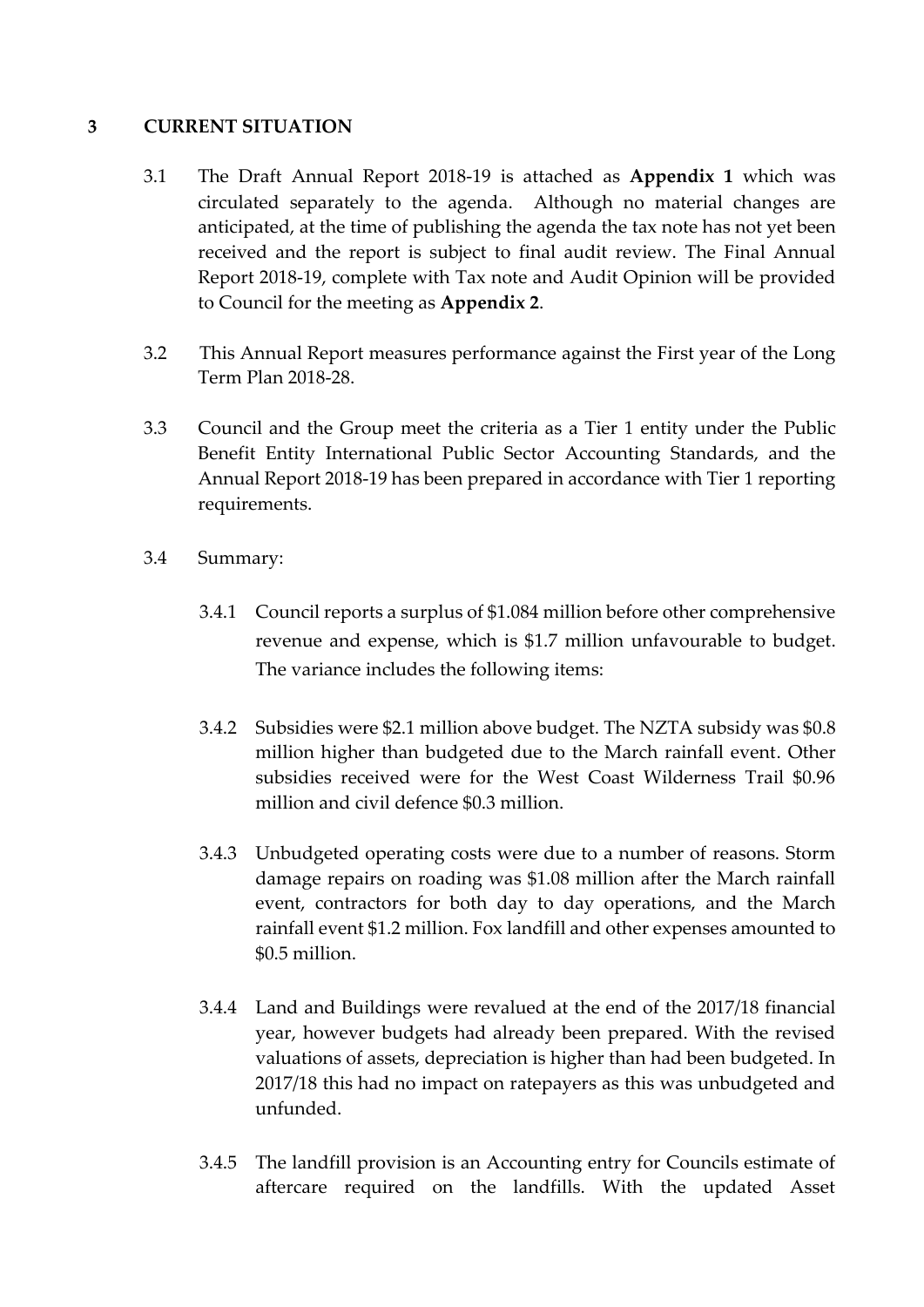management plans, Council staff have better information and have updated the assumptions that form the basis of the provision. The landfill provision is offset by budgeted work each year on the landfills. The landfill provision is unbudgeted and unfunded.

Under advice from Audit NZ, Council approved the change in accounting policy for Landfills during the financial year, this means the landfills are no longer revalued and are now carried at cost. This change was made due to the complexity of accounting for landfills. The impact of this for this financial year, was to reverse the revaluations that had been undertaken previously and a prior year adjustment has been made.

- 3.4.6 Public debt has increased by a net \$0.6 million, however this is \$1.8 million lower than budgeted. This is made up of debt repayments of \$1.58 million and further drawdown of debt funding of \$1.17million.
- 3.4.7 Debtors and other receivables are \$2.3 million higher than budgeted and are due to timing differences, and this is reflected in the lower than anticipated cash balance at the end of the year. Creditors and other payables are not significantly different from budgeted, and are expected to be timing differences. The balance of rates debtors is \$150,000 lower than in 2018 due to improved and timely collection processes, and the ageing profile has improved markedly.
- 3.4.8 Cash and Cash receivables are \$2.98 million lower than budget, this is due to unbudgeted/unfunded expenditure depleting cash reserves. This is also reflected in debtors and other receivables above.
- 3.4.9 The Annual Report also contains Statements of Service Performance (SSP) for each activity, with KPIs assessed against the measures that were included in the Long Term Plan 2018-28
- 3.4.10 Council relies mainly on the residents survey carried out every two years to measure the none mandatory measures. Council did not complete a resident's survey this financial year.
- 3.4.11 Council must also report on mandatory measures as determined by Department of Internal Affairs.
- 3.4.12 Council has made improvements in the area of recording these measures, however there are still areas which staff are unable to record these measures reliably. These mandatory measures relate mainly to Transportation and 3 waters.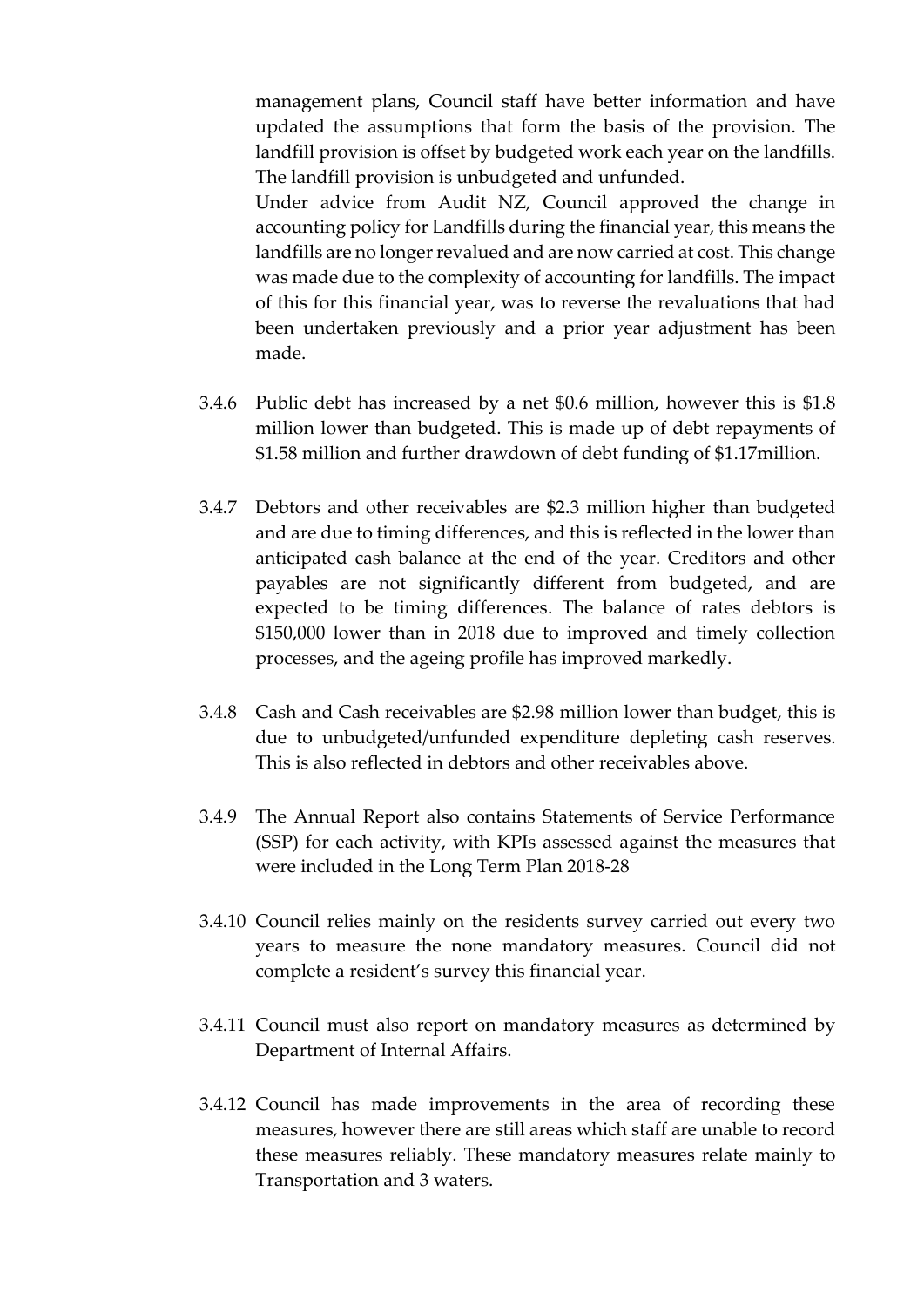## 4 **OPTIONS**

- 4.1 The following options are available to Council:
	- 4.1.1 Do nothing.
	- 4.1.2 Adopt the final Annual Report 2018-19 as provided, **Appendix 2.**
	- 4.1.3 Defer adoption until Council has taken time to consider the Audit Opinion and further review the report.
	- 4.1.4 Adopt the Annual Report 2018-19 subject to editorial changes recommended by Council.

#### **5 SIGNIFICANCE AND ENGAGEMENT**

- 5.1 The adoption of an Annual Report is administrative and of low significance.
- 5.2 No public consultation is required. The Annual Report is intended to inform the community.

#### **6 ASSESSMENT OF OPTIONS (INCLUDING FINANCIAL IMPLICATIONS)**

- 6.1 There are no direct financial implications for any of the options
	- 6.1.1 Do nothing: Adoption of an Annual Report is a statutory requirement.
	- 6.1.2 Adopt the final Annual Report 2018-19 as provided in **Appendix 2** Council will meet the statutory deadline for adoption.
	- 6.1.3 Defer adoption until Council has taken time to consider the Audit Opinion and further review the report.

The Annual Report as presented has been subject to rigorous review and material misstatements are unlikely. The report is the aggregation of activities and decisions undertaken by Council throughout the year and departures and variances have been explained.

By deferring adoption Council would miss the statutory deadline.

6.1.4 Adopt the Annual Report 2018-19 subject to changes recommended by Council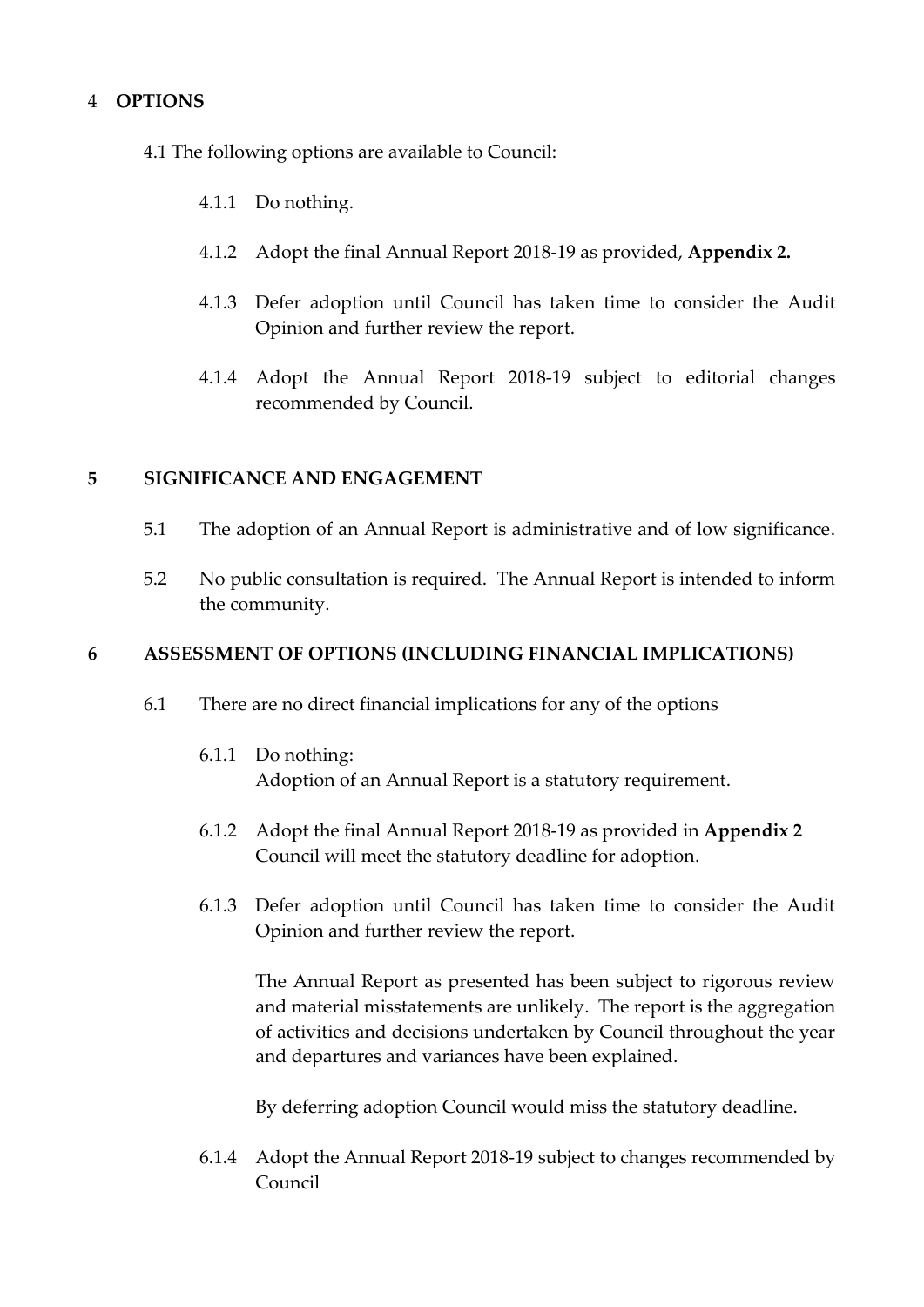Council may wish to amend or edit the report in light of new information, observations or recommendations. Material amendments would require further audit work and a deferred adoption.

## **7 PREFERRED OPTION AND REASONS**

7.1 The preferred is **option 2:** Adopt the final Annual Report 2018-19 as provided, **Appendix 2**. Council would meet the statutory deadline for adoption and the community would be informed about Council's performance and financial position in a timely manner.